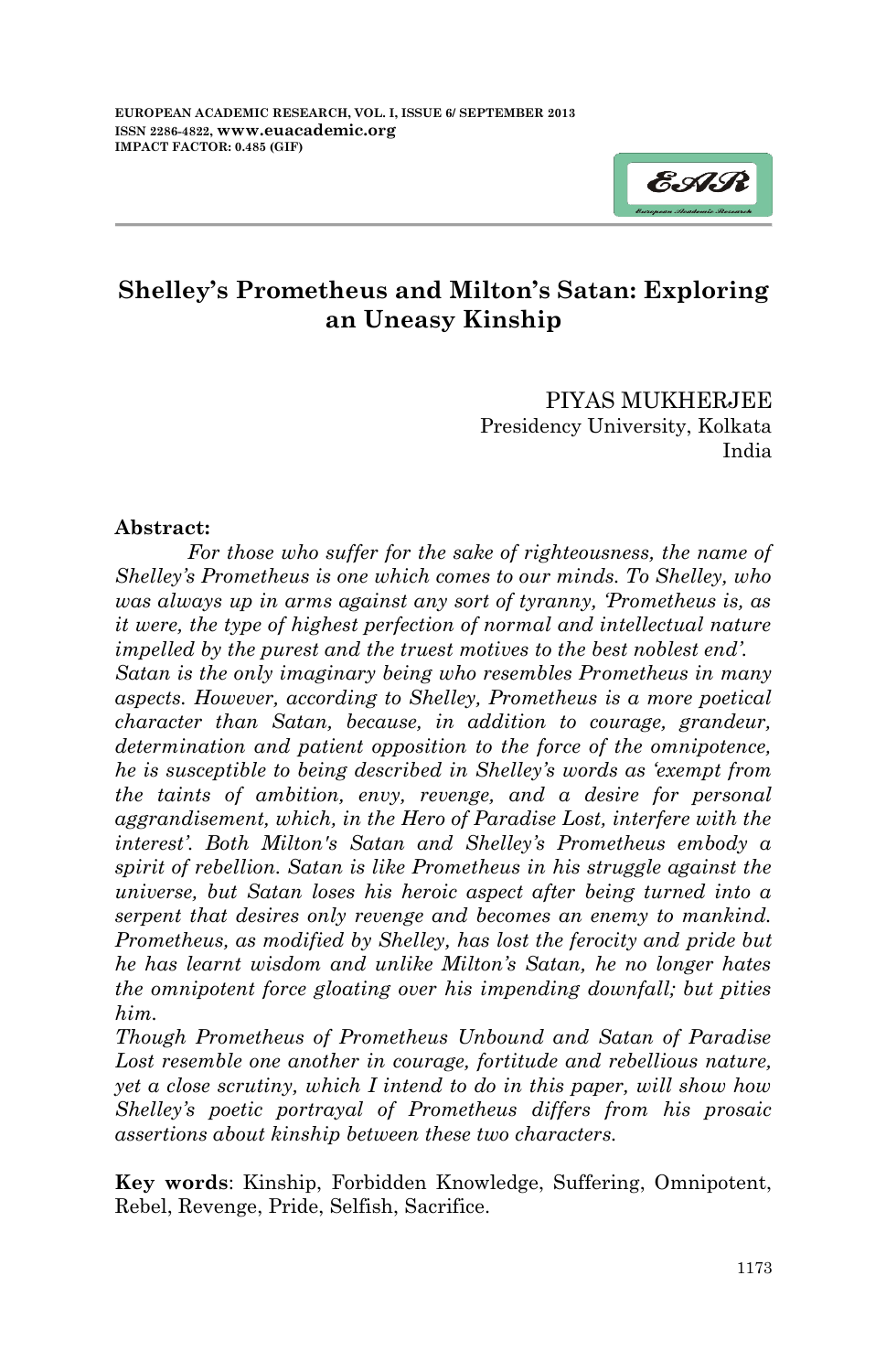# **The Kinship**

The majestic Titan, chained to a bare crag for thousands of years for having loved and dared his all for his love of mankind, is a symbol for whatever is good in a dauntless sacrificing spirit, a lover, or a patriot. Prometheus took an active initiative in changing the human lot. He made them intelligent and wise. He stole fire from Heaven and gave it to mankind. It is for this service of Prometheus to humankind that Prometheus was punished so severely. The lyrical drama opens with the imprisonment and torture of Prometheus in a dark cave, which may be taken as Hell and his calling his oppressor such names as "mighty god", "almighty" tyrant and the "ill" tyrant reigning in Heaven indicates a close similarity between Milton"s Satan and Shelley"s Prometheus. Thus "Prometheus appears as the fallen angel of Milton"s text fighting against the tyranny of God, who, in this context, is Jupiter" (Karadas 2012). Jupiter has condemned him to tremendous suffering for three thousand years for his service to man. Yet his head is not bowed. This condition of Prometheus can be equalled to Satan"s situation when Milton"s readers first see him lying 'prostrate' in the 'ever-burning Sulphur', 'with Floods and Whirlwinds of tempestuous fire' (Milton 2005, 6). Like the Titan whose will remains indomitable even after he is chained to the bare rock, Satan also refuses to be changed by place or time as he believes that "The mind is its own place, and in itself/ Can make a Heav'n of Hell, a Hell of Heav'n' (Milton 2005 p.10). His spirit too, remains unbent. We find neither in Satan, nor in Prometheus the picture of broken personalities with heads bowed and relaxed resistance; they are portraits of great rebels. C. S. Lewis comments "Milton"s Satan, is or ought to be an object of admiration and sympathy, conscious or unconscious, on the part of the poet or his readers or both" (Lewis 1984 p.94); and this statement is equally applicable for Shelley"s Prometheus, who, through his indomitable spirit of rebellion as well as his selfless sacrifice for mankind, gains our sympathy as well as admiration.

In spite of the sleepless suffering, misery, scorn, despair and solitude that Prometheus suffers, he still prefers not to make any compromise. He is not tempted to share with Jupiter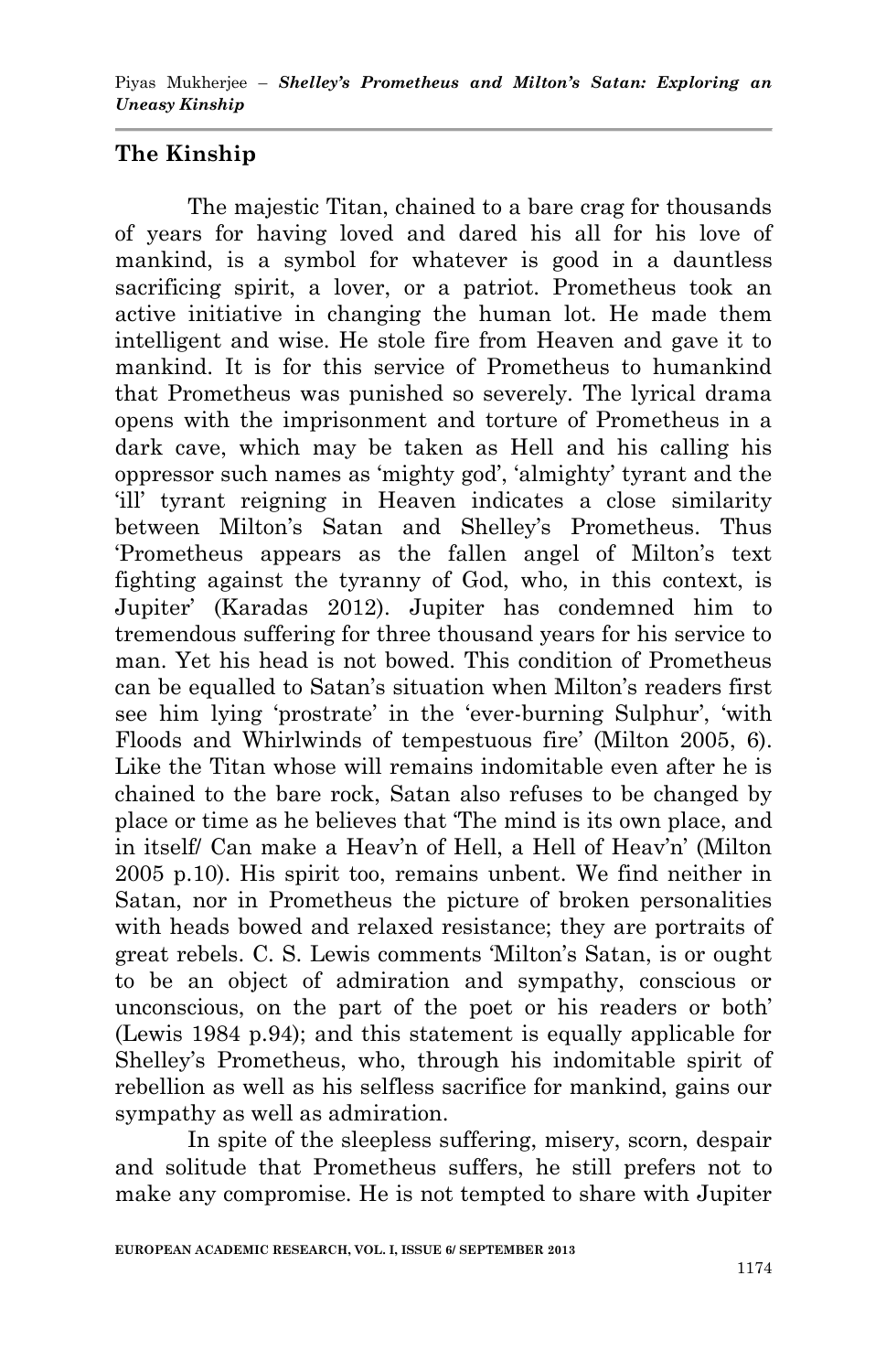even the tyrannical power which Jupiter wields from his unenvied throne. In his indignation, fortitude and defiance, Prometheus of Shelley is as towering a figure, of as great a magnitude as Prometheus of Aeschylus, perhaps even greater. What Prometheus has suffered, he has done for good reason, for the welfare of human beings. He is suffering for the sake of righteousness and perhaps that knowledge sustains him through his dire condition. He is bound to the rocks, not with shackles made by Hephaestus as in Aeschylus" *Prometheus Bound*, but with cold gliding glaciers, which press him down on the rocks. He suffers the icy cold to his bones. An eagle gnaws at his heart. Horrid shapes like nightmares add to this suffering. Earthquakes shake the rock, thereby giving Prometheus unimaginable pain. Yet his head is not bowed down. The physical and mental suffering of Prometheus is graphically embodied forth and objectified by the geography of despair, in which Prometheus is

> Nailed to this wall of eagle-baffling mountain, Black, wintry, dead, unmeasured; without herb, Insect, or beast, or shape or sound of life.

(Shelley 2007, 210)

The relentless sequence of adjectives "black, wintry, dead, unmeasured" corresponds to the painful hammer-blows by which Prometheus is nailed to his precipice, while suggesting the blank hopelessness of this world of deprivation. Jupiter's world defines itself partly through absences – it is without the normal signs of life in plant, insect or animal – "to one void mass battering and blending" all the productions of earth (Shelley 2007, 279). It is a world of disease and death, based on a cycle of 'unseasonable seasons', without form or colour or the variety of sounds which are associated with animation and activity. It is not unlike Milton"s

A universe of death, which God by curse

Created evil, for evil only good,

Where all life dies, death lives, and Nature breeds,

Perverse, all monstrous, all prodigious things…

(Milton 2005, 43)

Like the world in which Milton's Satan finds himself, Jupiter's realm is also the product of a curse; like Satan, Prometheus is faced by a "world whose most terrifying property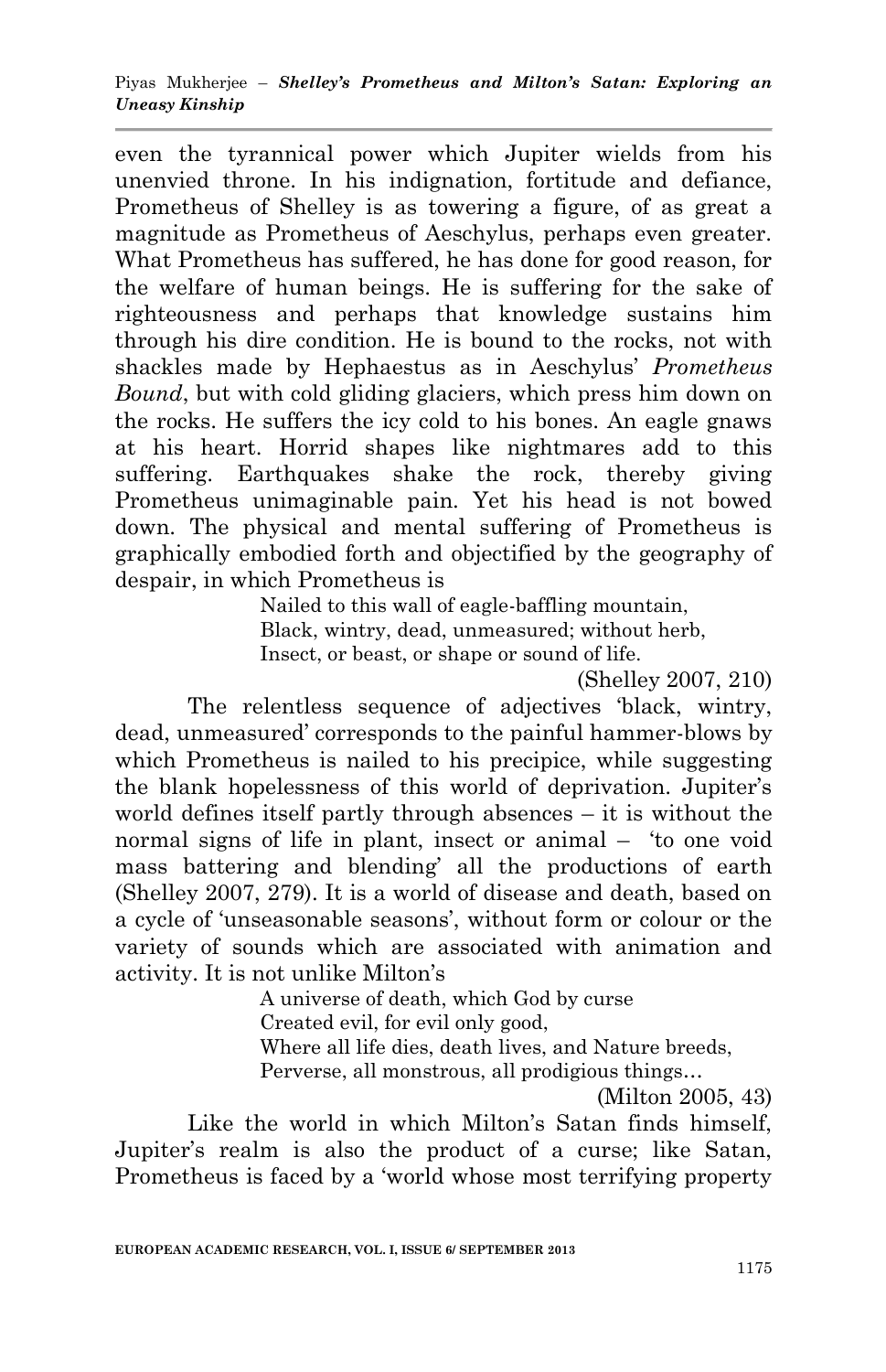is its vertiginous sense of endlessness both in time and space' (Webb 2007, 696).

#### **The Schism Begins**

Prometheus" pain seems to be endless, yet he endures it with calm and fortitude; and remains adamant, sustained by the hope of Jupiter"s inevitable downfall. Satan too endures his excruciating pains in the hell –  $\ldots$  the thought/ Both of lost happiness and lasting pain/ Torments him' (Milton 2005, 5), but, at the same time Satan with his indisputable logic justifies his present situation by saying: "To reign is worth ambition, though in Hell: / Better to reign in Hell than to serve in Heaven" (Milton 2005, 10). Even after his absolute defeat and fall and when the only prospect that looms before him is that of eternal punishment, that spirit of high disdain, which once led him to challenge the Almighty, revolts against the idea of submission:

> … to bow and sue for grace With suppliant knee and deify his power Who from the terror of his Arm, so late Doubted his Empire, that were low indeed, That were in ignominy and shame beneath This downfall…

> > (Milton 2005, 6)

He plans to overthrow God. Milton"s Satan is a megalomaniac. However, Shelley"s Prometheus is not like Milton"s Satan gloating over the picture of the fall of his "Arch-Enemy'. Suffering day and night Prometheus still hopes that all these awful hours, days and years will ultimately end. In fact, he knows that a time will come when Jupiter will be dragged down from his throne to his doom as an unwilling beast is taken to the altar by a priest. He will then seek the mercy of his erstwhile enemy. But Prometheus does not feel any joy to think of the day when he will be in a metaphoric position to trample down Jupiter, when 'Fear will be more galling than my chains' (Shelley 2007, 210). Rather he pities him when he thinks of the impending catastrophe, when Jupiter's soul will suffer the hellish torture. Shelley's Prometheus, like Milton's Satan, disliked the spirit of compromise with an autocrat. He waits for Jupiter"s fall, although his attitude towards Jupiter is blended with forgiveness and pity born out of his love for human beings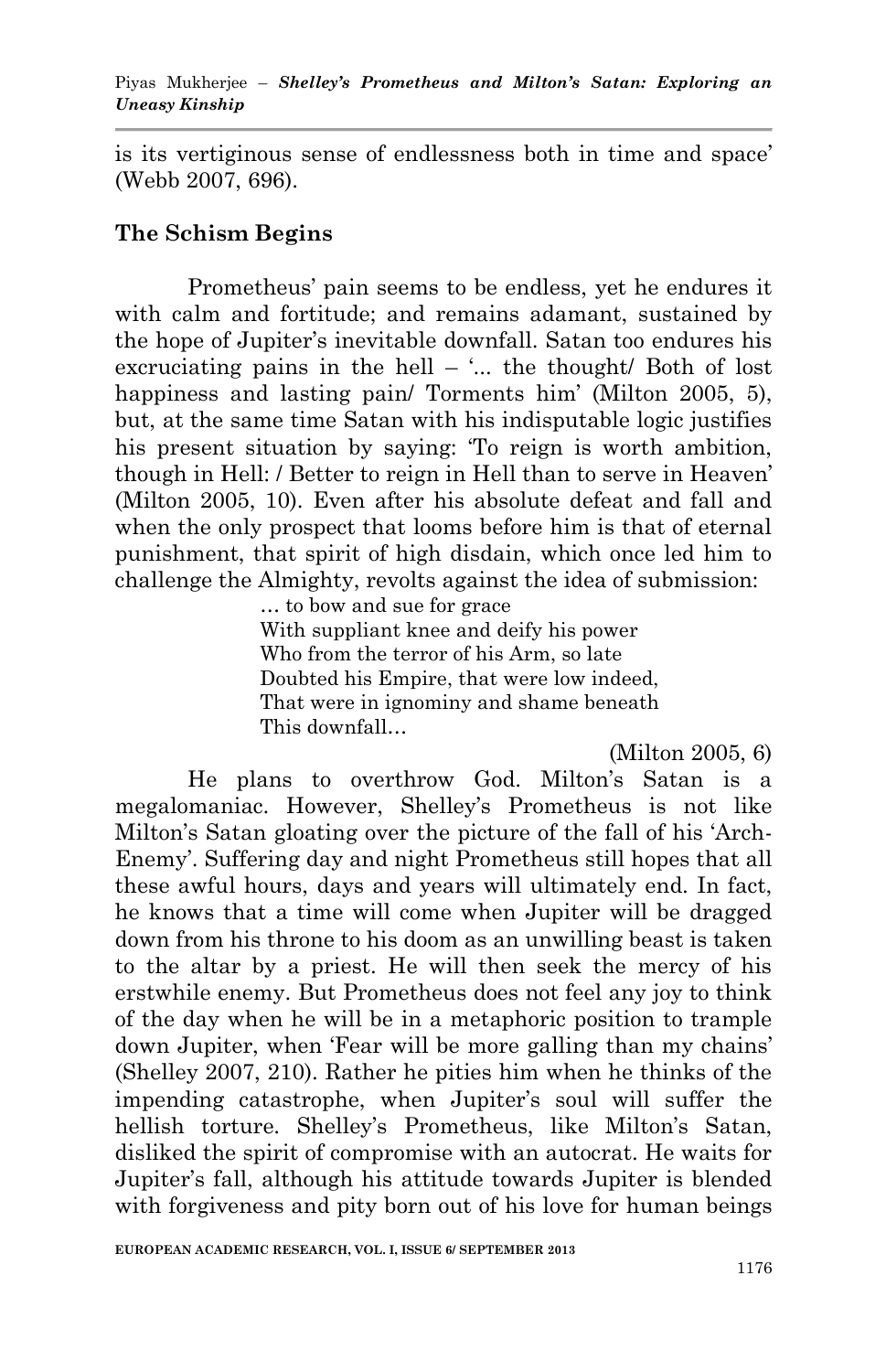and his own suffering. Prometheus" own suffering has made him too wise to enjoy even the suffering of his enemy. This pity in Prometheus makes him a mightier personality than Milton"s Satan who sustains himself only with the idea of revenge.

Prometheus was punished by the all-powerful for bringing knowledge to man. While Prometheus stole fire from heaven and endowed the human beings with the knowledge of fire for their benefit when it was forbidden entirely by Jupiter, Satan, to accomplish his desire of revenge on God, stealthily entered God"s Garden of Eden, turned himself into a serpent and provoked Eve to taste the fruit of the Tree of Knowledge, thus endowing her with knowledge that was otherwise forsaken by God. Prometheus" act benefitted human beings but at the same time brought misery in his own life, whereas Satan's act brought misery in the life of Adam and Eve. While Prometheus himself was punished for this act, Satan accomplished his own interests of taking revenge against God by enticing Eve to eat the Fruit of Knowledge. Therefore, it can be said that both Prometheus and Satan were determined to impart "forbidden knowledge" to man, although their intentions were different; and in both the cases the endowment of this knowledge plays a major role in shaping the destinies of these two legendary figures as well as in the making of the history of universe.

The Prometheus, whom Shelley portrays in *Prometheus Unbound*, from the beginning till the end, is rather a static character. Whatever action is there, the hero has nothing to do with it except for the fact that he enjoys the result. It is Asia, the beloved of Prometheus, who visits Demogorgon and starts the action which ends in Jupiter"s dethronement and the emergence of the hero. We might have expected some internal action, a sort of inner conflict, some fluctuations in the mind of Prometheus as a result of a series of conversations he has, as it is found in Milton"s *Samson Agonistes*. But that also is mostly absent. There is only a defiant attitude towards Jupiter. His interactions with the Earth, the phantasm of Jupiter, Mercury and the Furies only bring out the character of Prometheus. But there is no change, not even sudden revelations of unexpected layers of his character. A faint possibility of an inner conflict arises when Mercury reminds him of his past sufferings and the indefinite period of his future torture and the dazzling contrast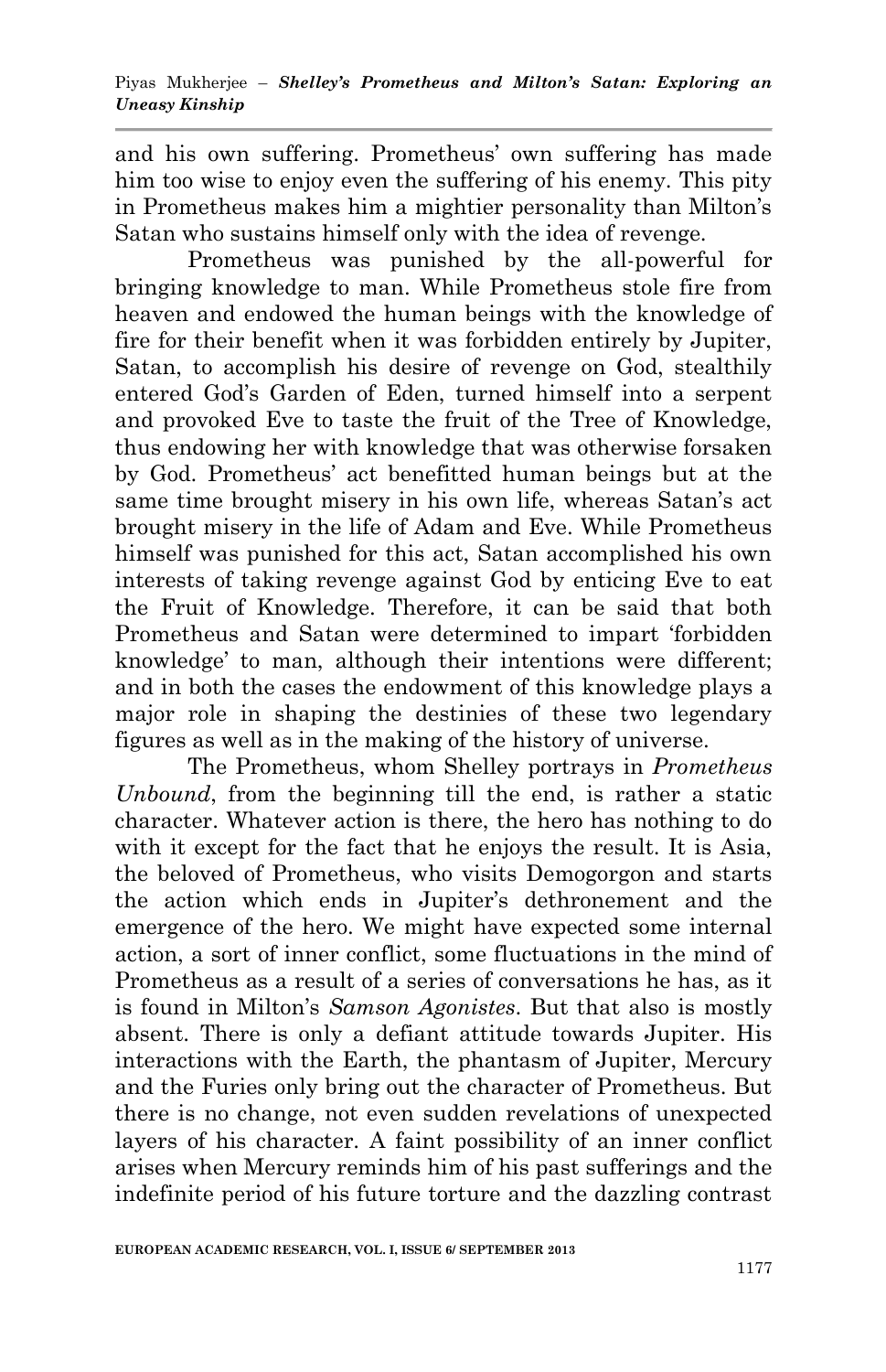of dwelling among "the Gods while lapped in voluptuous joy" which will be his if only he would curb his will a bit for the benefits; but Prometheus does not even take the trouble of considering Mercury"s words; his mind was made up long ago. Like another Titan, Prometheus will remain indomitable even when he is nailed in that pathetic condition of his body and soul. While this on one hand proves his acceptance of whatever is happening to him, on the other hand, this is a proof of his strong and determined mindset. Similarly Milton"s Satan too refuses to change his mind, he is courageous. Prometheus is so determined that his decision is not altered, modified or changed as Samson"s is after meeting Deliah, Harapha and Manoa. If there be any change at all, it is found in the scene of his liberation by Hercules, but change too is for a higher cause. At the end of this lyrical drama, Prometheus expresses his inner desire to find out a cave – a cave 'all overgrown with trailing odorous plants", paved with veined emeralds, with curved roof supported by long diamond spires and other gaudy materials (Shelley 2007, 259). There, like a romantic, like Shelley himself, Prometheus will play with Asia, the part of innocent babes in the wood. This idea of Prometheus might appear anti-climactic for a character of such magnitude. It seems hard to imagine that the immortal Titan, who has been suffering unimaginable torture for three thousand years, that too for such a great and noble cause, suddenly just after release would reveal such a romantic and selfish trait in him. This might produce an impression that all the time when he was growling and enduring the eagle gnawing at his liver, he had this nostalgia for the romantic cave and it was his pride and self-respect that has been sustaining him against Jupiter, and not his love for man as he would want everybody to believe. This concept of Shelley would have been spurned by Aeschylus just as the former rejected the latter's version of compromise with Jupiter. Aristophanes in his *Frogs* has made Aeschylus rebuke Euripides for lowering the tone of his drama with erotic heroines and amorous dallying men. It would have been more in keeping with Prometheus" character to have taken the line that Hotspur takes in *Henry IV*: "... This is no world / To play with mammets and tilt with lips' (Shakespeare 1977, 681).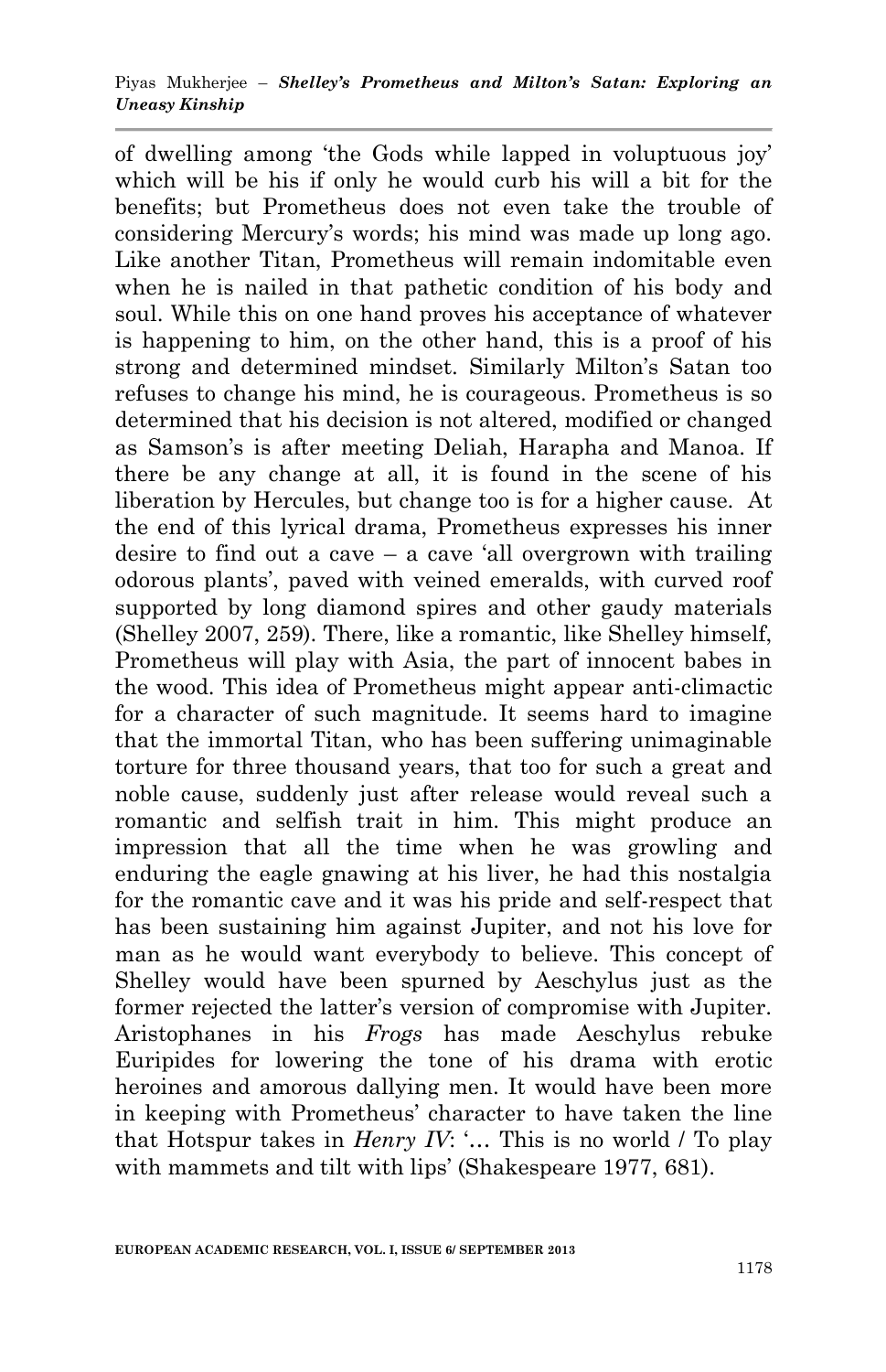Piyas Mukherjee – *Shelley's Prometheus and Milton's Satan: Exploring an Uneasy Kinship*

However, that is not what Shelley intended. Through Prometheus, Shelley expressed his desire of dismantling the whole system. One ruler is replaced by another, but the system of hierarchy continued. Prometheus wanted the spirit of love to remain. He was not selfish. He did not want a change in the surface level only. He wanted to destroy this system and so he refused to ascend the throne after Jupiter was overthrown, because he knew that if he did ascend the throne then the system of hierarchy would perpetuate; instead he desired of a life of cooing doves, of skylarks and flowers in a cave. The success of Prometheus"s rebellion lies in the fact that he did not replace Demogorgon, and that is the change that he could bring about. Therefore his retirement to the cave is a part of his rebellion, and Shelley felt that by making Prometheus refuse Demogorgon's offer of ascending the throne after Jupiter, he was doing justice to Prometheus who for him represented "the type of the highest perfection of moral and intellectual nature' (Shelley 2007, 207). That is why Shelley tells us in the *Preface*: "The only imaginary being resembling in any degree Prometheus, is Satan' (Shelley 2007, 206).

However, the character of Satan as portrayed by Milton is not as flat as Prometheus, as discussed in the few paragraphs above. He has more shades than Prometheus. Milton"s Satan stands in complete opposition to Shelley"s Prometheus in the aspect of tolerance. While Prometheus submitted himself completely to pains, Satan, though in 'endless misery', plans to overthrow the Omniscient power:

To wage by force or guile eternal War Irreconcilable, to our grand Foe, Who now triumphs, and in th'excess of joy Sole reigning hold the Tyranny of Heav'n

(Milton 2005, 7)

He is full of internal actions and conflicts; and the conflicts are revealed through his actions and conversations: in Book I with Beelzebub, in Book II with the other fallen angels in the Pandemonium, in Book IV through his conversations with his own self, in Book IX through his conversations with Eve and the way he tempts Eve in the guise of a serpent. Maud Bodkin claimed that the theme of his heroic struggle and endurance against hopeless odds wakens in poet and reader a sense of his own state as against the odds of destiny (Bodkin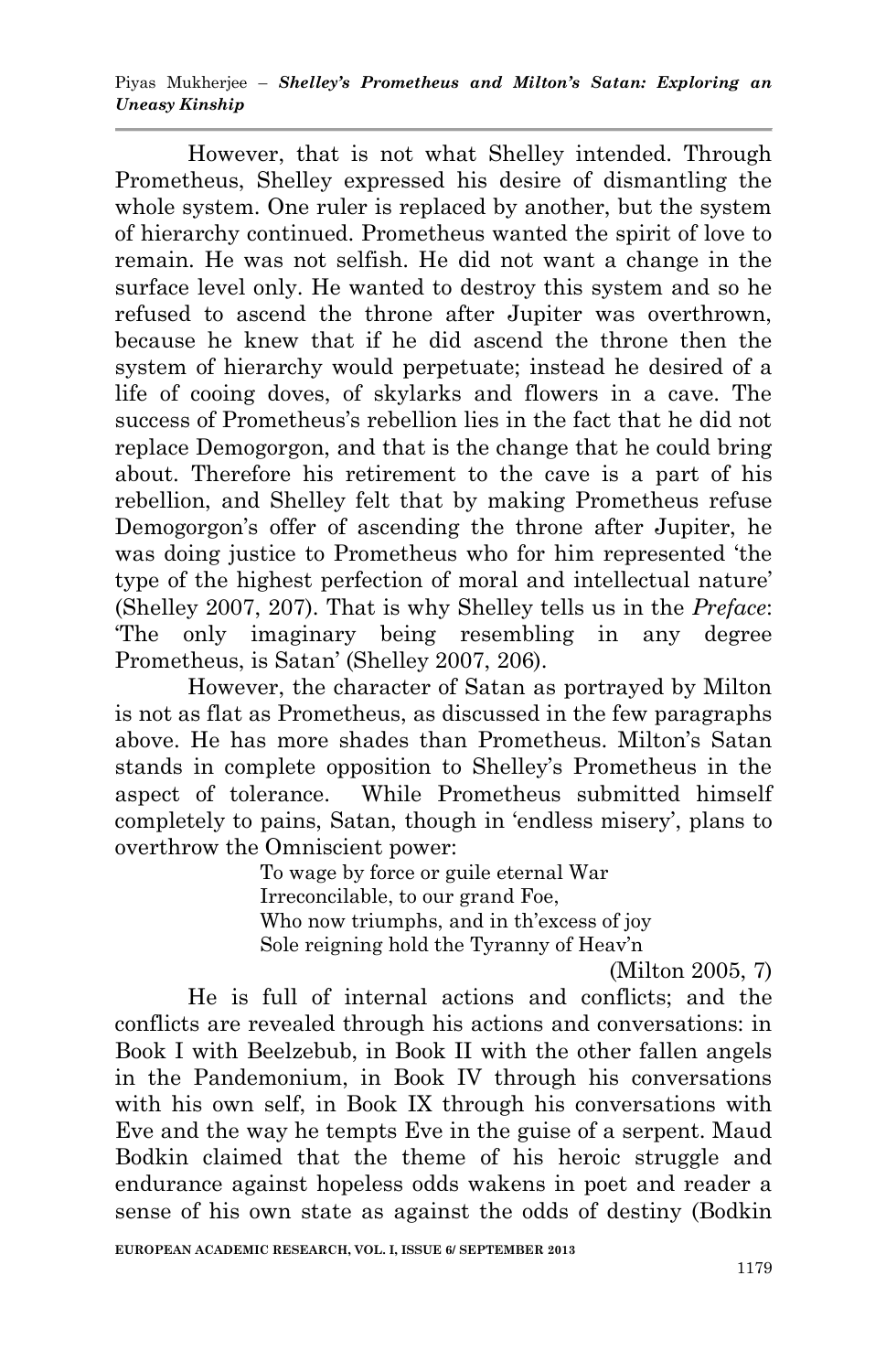2012). In other words, Milton"s Satan embodies an active spirit of rebellion. However, in Milton"s world, this whole event of Satan being expelled from Heaven and Satan"s protest against God, is God's design, He has done everything the way He wanted it to happen. Satan deludes himself by calling his actions a rebellion. He deceives himself through the power of rhetoric, and that is the reason he needs to manipulate his listeners by modulating his speech accordingly. The word rebellion, to a certain extent, is also applicable to Shelley"s Prometheus, but, he embodies the spirit of defiance more than the spirit of rebellion. His refusal to agree with the reigning tyranny in religious matters stems from Shelley's own revolutionary ideals, which he took up as Trelawny writes "as a knight took up a gauntlet, in defiance of injustice' (Webb 2007, 701). In this lyrical drama, the defiance is directed not only at Jupiter but also perhaps at Aeschylus who, in *Prometheus Bound*, failed to rescue Prometheus to Shelley's moral satisfaction: "The moral interest of the fable, which is powerfully sustained by the sufferings and endurance of Prometheus, would be annihilated if he could conceive of him as unsaying his high language and quailing before his successful and perfidious adversary" (Webb 2007, 700). Here, Miltonic influences can be observed behind the heroic recoil from 'unsaying his high language': 'How soon' What heighth recall high thoughts? How soon unsay/ What feigned submission swore?" (Milton 2005, 80); while in *Prometheus Unbound* itself the defiance has a strong Miltonic ring in phrases like these 'unrepentant pains'. This is not only defiance but also a refusal to give in to threats or torture: in spite of what Jupiter can do to him, Prometheus will not break down – his eyes remain tearless, his head held high, he is invincible (Webb 2005, 701). Like Prometheus, Milton"s Satan too will not surrender even after experiencing the excruciating pains of Hell, he will not bow down under the pressure of the omnipresent, he will make an effort to retaliate. In the words of Macaulay:

> the might of his intellectual nature is victorious over the extremity of pain. Amidst agonies which cannot be conceived without horror, he deliberates, resolves and even exults. Against the sword of Michael, against the thunder of Jehovah, against the flaming lake, and the marl burning with solid fire, against the prospect of an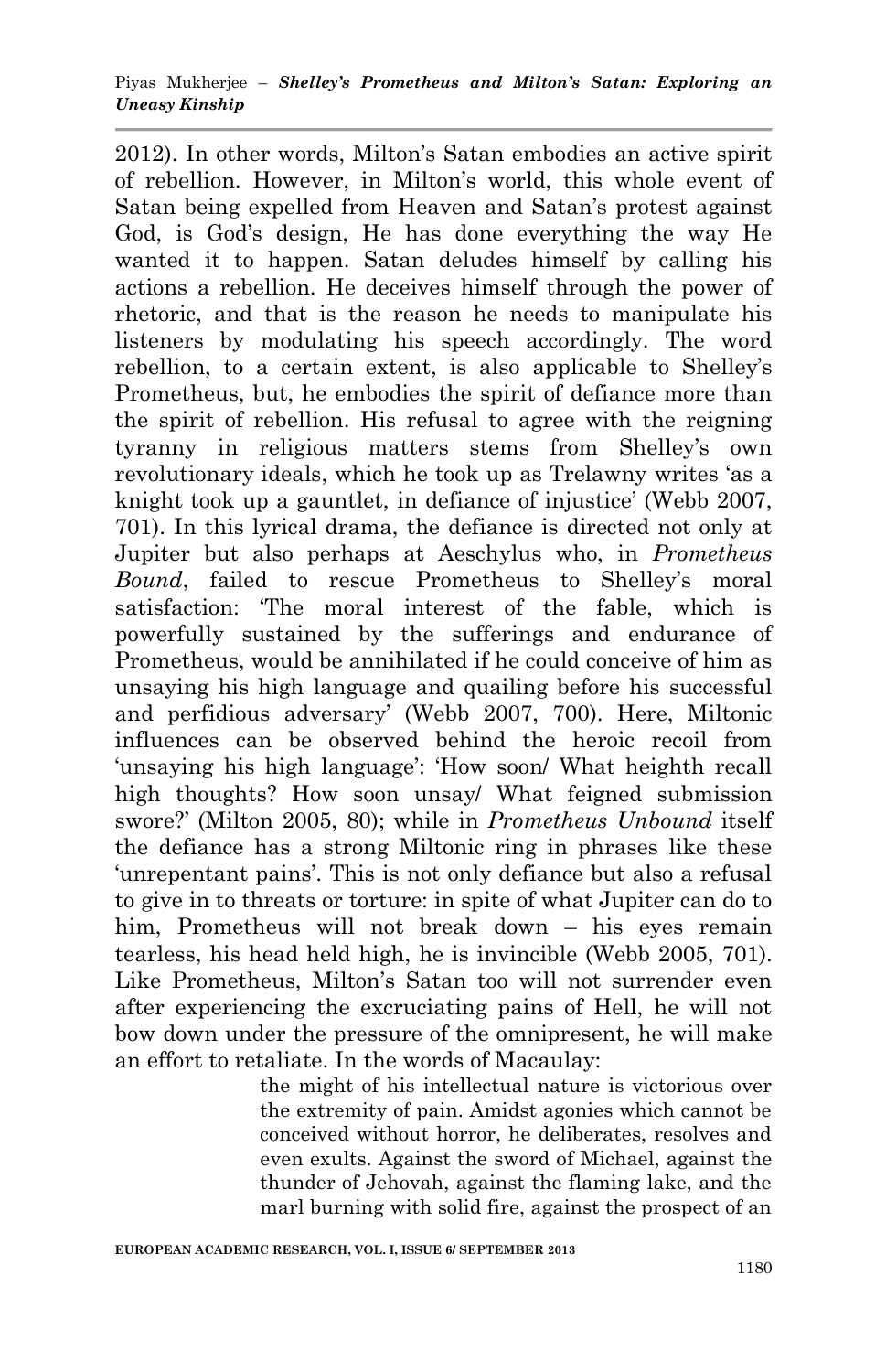eternity of unremitted misery, his spirit bears up unbroken, resting on its own innate energies, requiring no support from anything external, nor even from hope itself (Macaulay 1985, 41).

Around this Arch-rebel Milton has "thrown a singularity of daring, a grandeur of sufferance, and a ruined splendour, which constitute the very height of poetic sublimity' (Coleridge) 2005, 391). With the odds against him he struggles in a way that wins our profoundest sympathy and admiration. For investing the Devil with such noble qualities and splendour, Blake, in accordance with many critics observed, "Milton was of the Devil's party without knowing it' (Blake 2005, 389); and these are the qualities – courage and majesty, and firm and patient opposition to omnipotent force, that make Shelley compare Prometheus with Satan.

# **The Gap Widens**

A closer scrutiny reveals that Satan has more kinship with the Prometheus of Aeschylus" *Prometheus Bound* than with the Prometheus of Shelley. In both Satan and Prometheus (of Aeschylus), "we find the same impatience of control, the same ferocity, the same unconquerable pride. On both characters also are mingled, though in very different proportions, some kind and generous feeling" (Macaulay 1985, 49). Prometheus, as modified by Shelley, has lost that ferocity and pride. He has learnt wisdom and no longer hates Jupiter gloating about his impending downfall, but the courage that he shows in bearing his suffering for indefinite period is passive, he is somewhat given in to the tortures and contemplates even amidst the excruciating pains. This Prometheus, to Shelley, is a 'more poetic character' being 'exempt from the taints of ambition, envy, revenge and a desire for personal aggrandisement which, in the hero of *Paradise Lost* interfere with the interest' (Shelley 2007, 207). Therefore, this study proves that the difference between Prometheus and "the most exalted and most depraved being" of *Paradise Lost* is immense (Addison 2005, 381).

Satan begins his struggle against the regime of an autocratic ruler, but he loses his heroic aspect after turning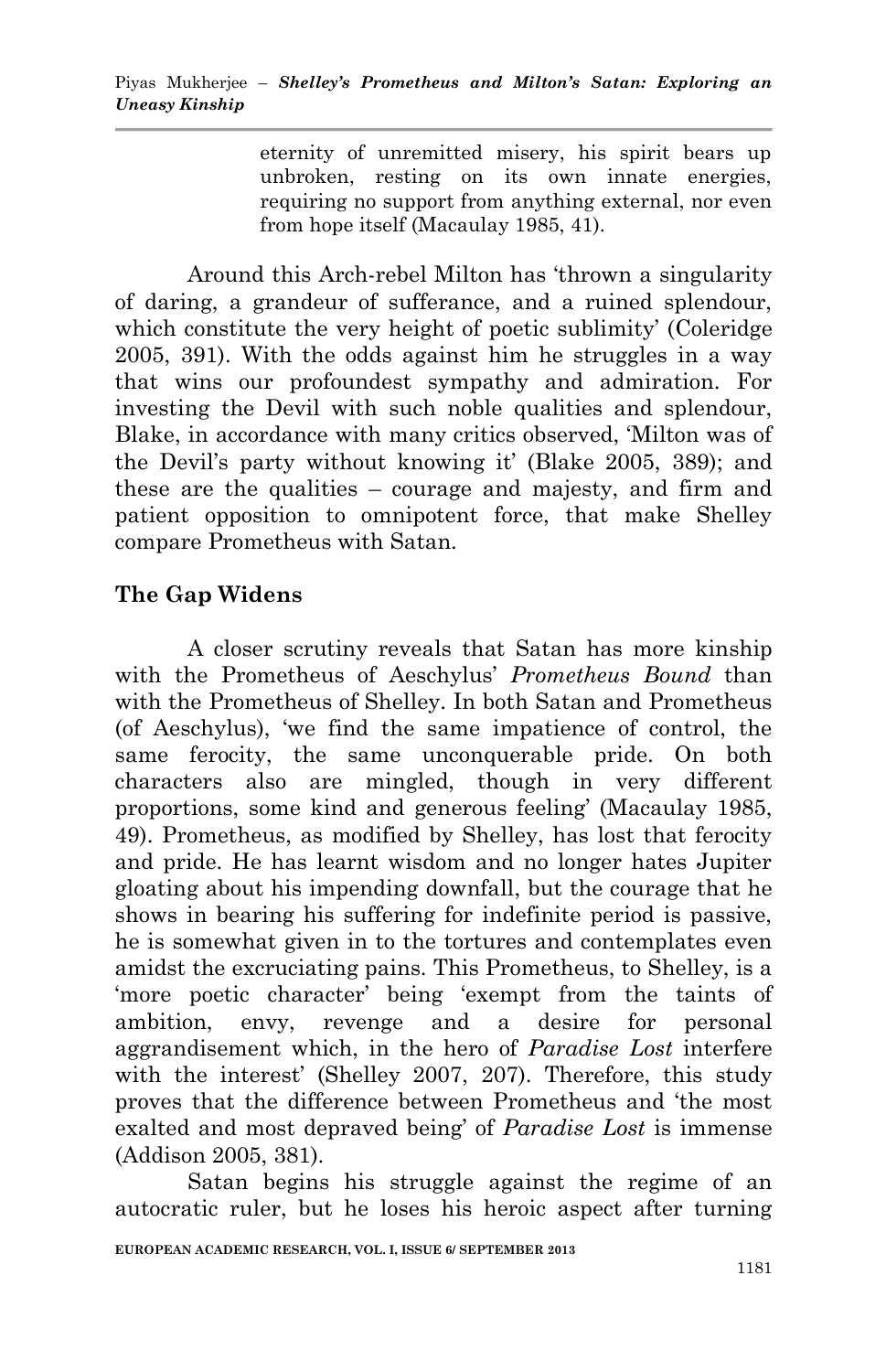#### Piyas Mukherjee – *Shelley's Prometheus and Milton's Satan: Exploring an Uneasy Kinship*

himself into a serpent that desires only revenge and becomes an enemy to mankind. He begins by fighting for 'liberty', however misconceived; but almost at once sinks to fighting for "Honour, Dominion, Glory, and renown" (Lewis 1984, 96). Milton in the first book describes him as "Archangel" and in the subsequent passages his attributes fade and become "Fiend", "Arch-felon" and finally "the Devil". Milton himself opines in Book I, line 98 that Satan is suffering from a 'sense of injur'd merit'; and this sense of 'injured merit' is aroused in Satan because 'he thought himself impaired" (Milton 2005, 125). Amidst the serene world of light and love, of angelic song, feast and dance, what he could only think of was his own prestige; and it is noteworthy that his sense of prestige had no other grounds except for the ground which refused to admit him for the superior prestige of Messiah, any sort of superiority or divine appointment, or both – his exalted position depended upon these issues only. "These are the "wrongs" which Shelley described as "beyond measure"", says C. S. Lewis (Lewis 1984, 96).

Throughout the poem we see Satan "engaged in sawing off the branch he is sitting on", not only in the quasi-political sense already indicated, but in deeper sense still, since a persona revolting against a creator is revolting against the source of his own powers, including even his own power to revolt (Lewis 1984, 96). This tussle is most accurately depicted in Book VI of *Paradise Lost* 'Heav'n ruining from Heav'n' (Milton 2005, 156), for he was also a part of Heaven, Lucifer, now "diseased, perverted, twisted, but still a native of Heaven" (Lewis 1984, 97). As a result, the rebellion against the omnipotent, which was the sole objective of Satan, Beelzebub and all the other Fallen Angels, and for which they joined hands, meant nothing but misery for the feelings and corruption for the will, and amounted to nothing for the intellect. Herein lies the difference between Shelley"s Prometheus and Milton"s Satan. While Satan revolted against God for what Satan considered to be unjust, Prometheus simply went against the dictum of the supremo which refused man the knowledge of fire. Satan was selfish and his revolt will not serve mankind in any way, instead it was Satan who brought miseries in the lives of Adam and Eve symbolising mankind; whereas Prometheus went against Jupiter for the sake of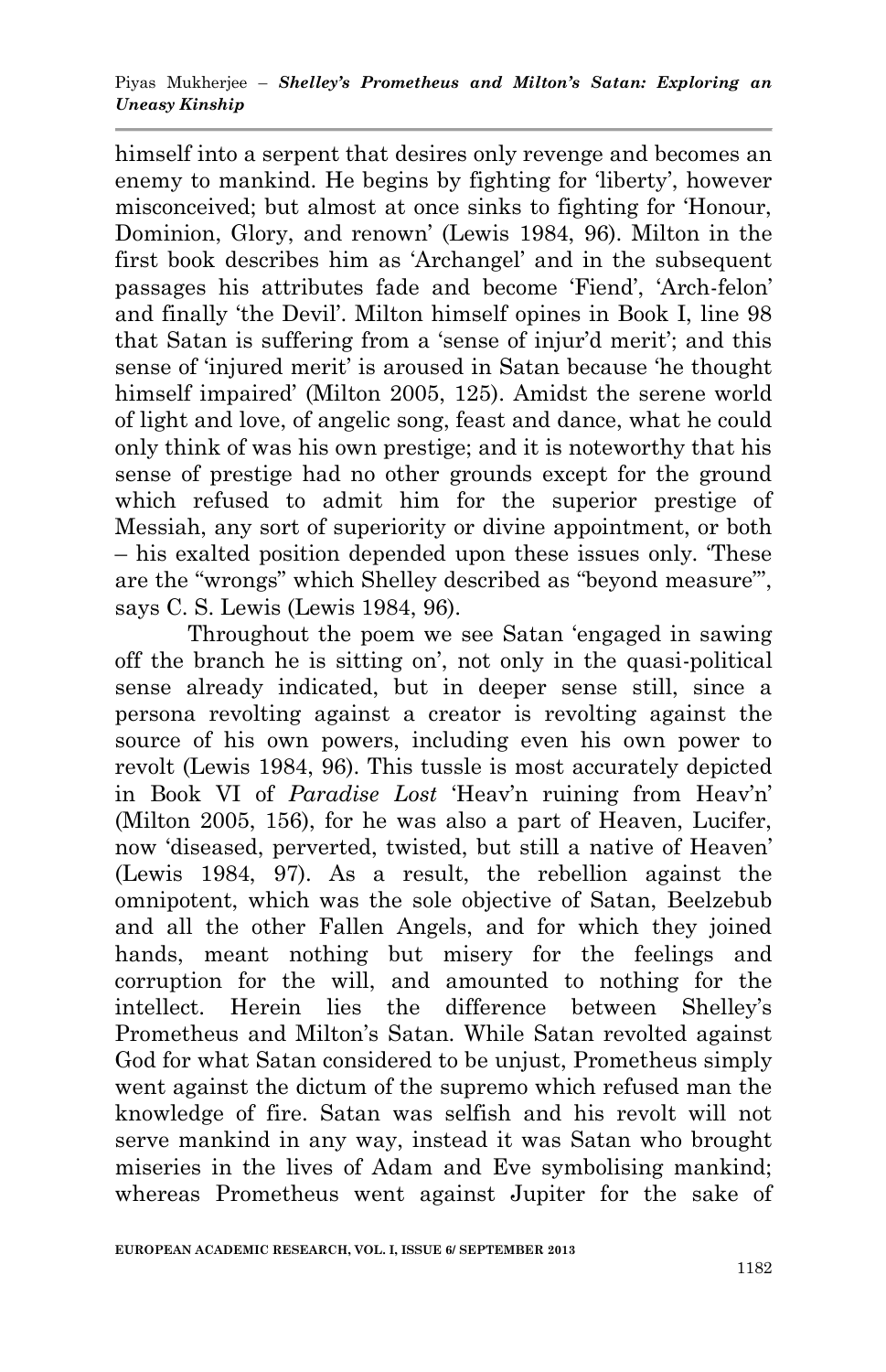humankind and suffered intolerable pains for his act. No one had done anything to Satan: he was not hungry, nor overtasked, nor removed from his place, nor shunned, nor hated – he only thought himself "impaired" and cared too much for his own stature and esteem; whereas Prometheus stands for the desire in the human soul to create harmony through reason and love, and for this he displays an unequalled courage and endurance (Bowra 2009, 107). He is what Shelley, in the *Preface*, regarded as the 'noblest' force in the human self, the desire for the good, and the willingness to make any sacrifice for it (Shelley 2007, 207).

Throughout the lyrical drama, even after enduring so much of pain not for his own sake but for the sake of mankind, the character of Prometheus, does not, even for a single moment, reflect the notion of T, his ego. Prometheus, for a greater cause, for the cause of mankind sacrifices his ego; "let my self-centeredness be immersed in love" (Tagore 1996, 50, self-translation). Prometheus's love for humankind immerses his 'I-ness' in the fathomless sea of 'egolessness', he does not even think of the consequences that he would have to face for his daring act of stealing fire from the kingdom of Jupiter. Though he is punished later, he emerges out as a winner. However, Prometheus does not feel proud of his act. Here lies the greatness of Prometheus. On the contrary Satan is someone who just cannot go beyond the notion of the T. He is egoistic and is desperate for his revenge against God because God has not given him the Divine Supremacy; Satan showed his discontent against God"s decision and so God has thrown him away from Heaven. To protest against such a decision of God, he invokes evil – 'Evil be thou my good'; he is determined in his desire for the evil. The impatient Satan is full of pride and he lacks controlling power. However, Prometheus, in spite of his suffering from pain and sorrow, has no feelings of jealousy or revenge. Prometheus does not know how to resist Jupiter"s torture, he is merely good, and he has no power to fight, he only accepts his fate; Satan is beaten, yet he never surrenders to his Fate. Unlike Prometheus who has conquered envy and malice, Satan is full of hate and scorn. Satan is not only proud to be the only one who dared to protest against the omniscient, but he is also proud of the other heroic rebels too. Even after the fall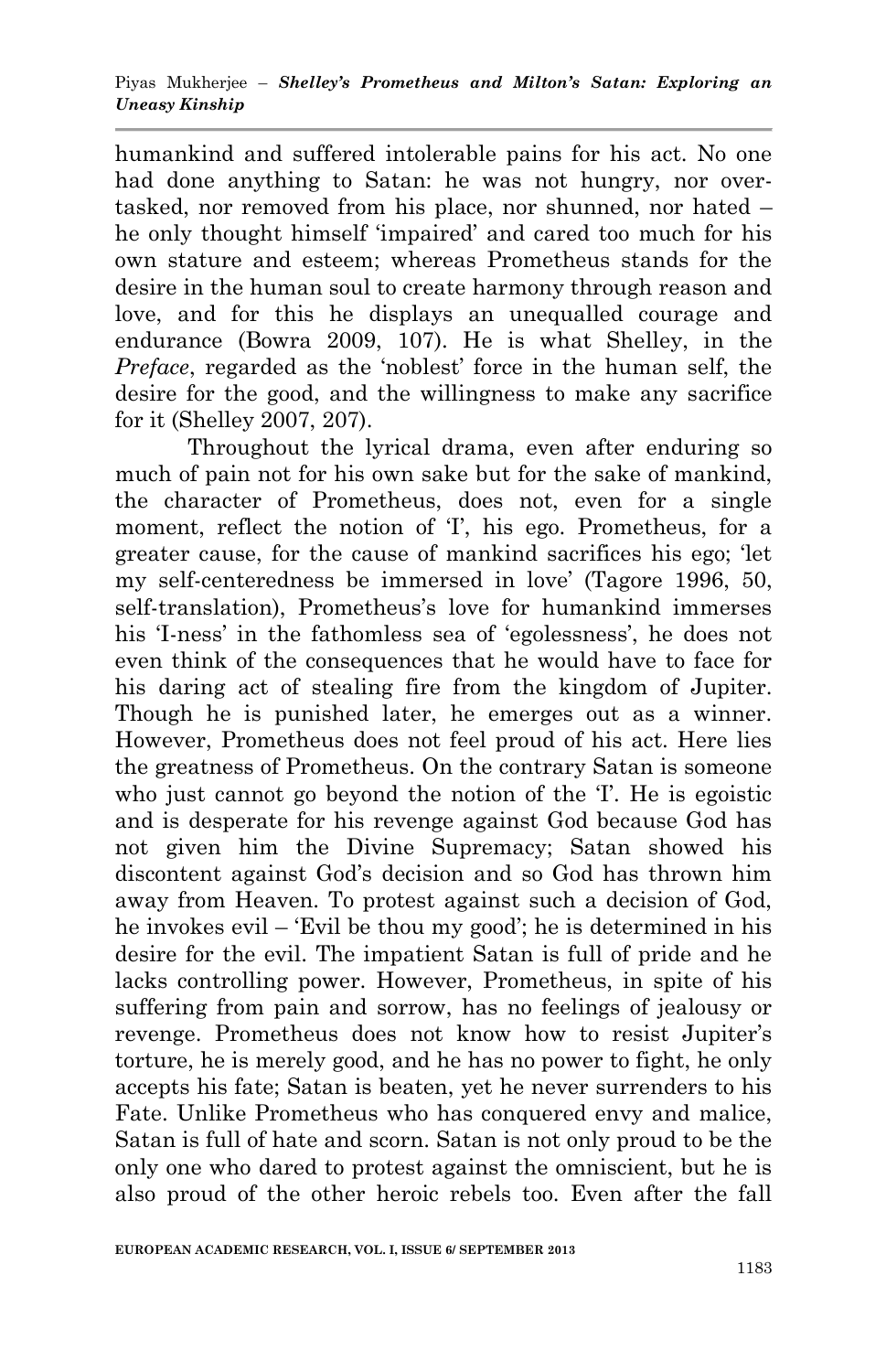from heaven, he still retains the love for his comrades whom he has dragged down to hell, and this shows his militant qualities. His hatred for God is expressed through his protest with the help of evil. In him are evil passions in which good still lingers; and these are held in one who has genius and all his charm, beauty, intellect, emotion, physical bearing – proudly eminent in all things. The good in him is made immeasurably vivid and attractive by the evil passions surrounding it.

Satan is evil personified. His "implacable hate, patient cunning, and a sleepless refinement of device to inflict the extremest anguish on an enemy...' make him evil (Shelley 2007, 526). However, Satan is awe-inspiring even in his dark deeds. It has been pointed out earlier in this paper that Milton's attributes of Satan fade into "the Devil", yet, however faded the Devil is, he is still a more concrete and rounded figure than the mighty Titan. Whenever he appears, whether he floats on the burning lake, walks on the marl which constitutes the land on which he has to reign, or rises a of tincumbent on the dusky air. or flies through the dim chaos, he is a more appealing and lively character than the passive Prometheus, who waits for the fall of Jupiter and does not himself take any initiative to end His autocratic regime. However, according to C. M. Bowra, Milton, in Satan only

displays various qualities that belong to the old type hero… It is clear that Milton quite deliberately fashioned Satan on heroic models, because he rejected the old heroic standard and wished to show that they were wicked… But in his main scheme Satan provides a contrast to something quite different and infinitely more admirable (Bowra 1945, 201).

Shelley"s claim about the affinity of Prometheus and Satan proves to be vaguer since "Shelley could never imagine Satan as a symbol of something other than what he appears to be" (Webb 2007 p.703). It never struck him as it strikes Tillyard that "If, Satan is unreasoning energy, Christ is intended to be energy as well as reason. He is the creator while Satan is but the destroyer' (Webb 2007, 705).

Unlike Shelley, Milton"s portrayal of Satan is more humanistic. Satan has more variety and universal passions than Prometheus. Werblowsky in his book *Lucifer and Prometheus* takes the help of Carl Jung and his school while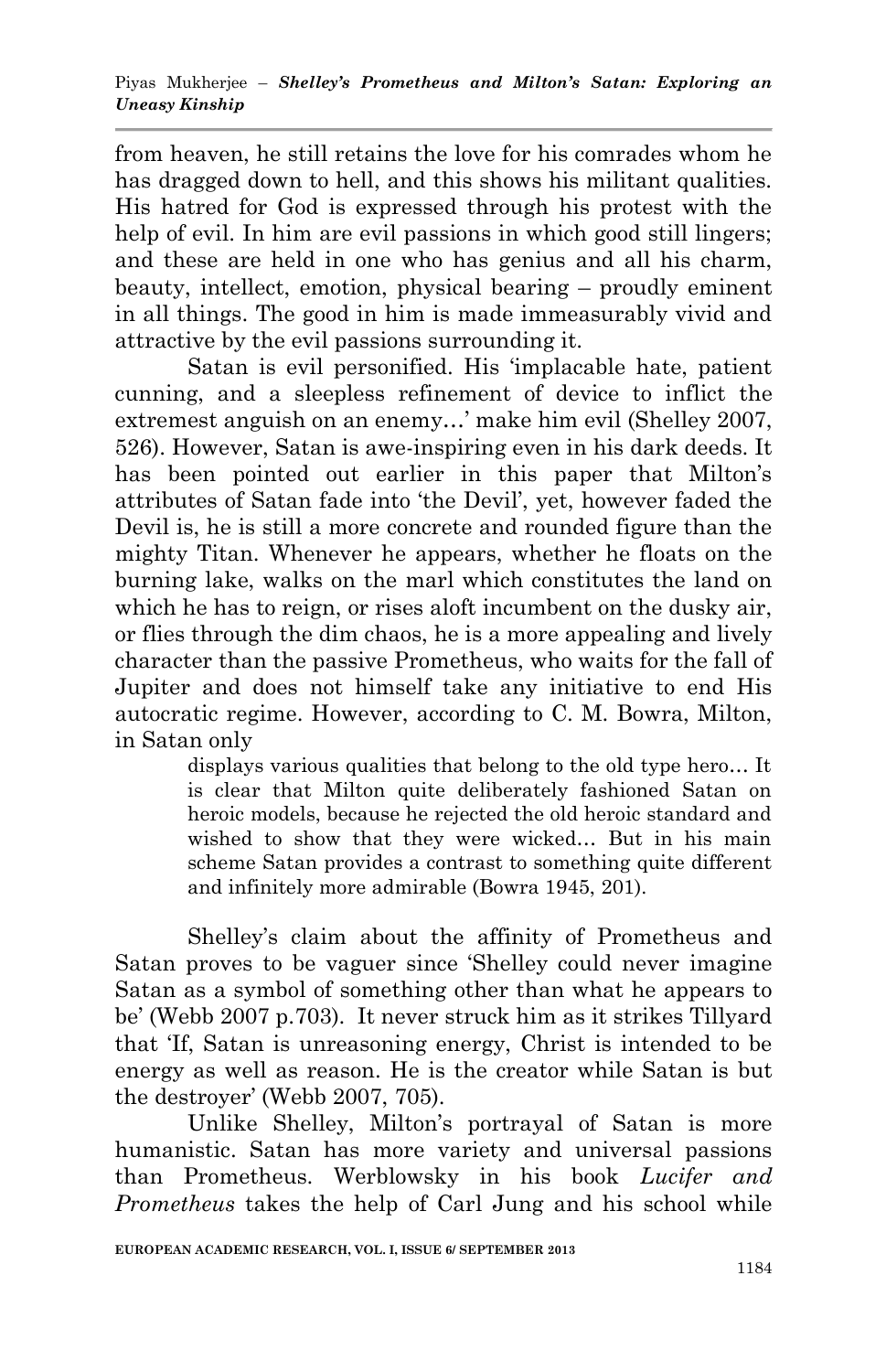observing the "mythological projections of the human psyche" in them, but he stresses upon the fact that he does not want to deal with the concept of the archetype the way Jung had used it. Instead, his interest is in the mythological aspects of characters of Satan and Prometheus as portraying "the shortcomings ... of the world as conceived by the human soul'. The connection between "power" and "civilization" is studied through the interactive relationship of the concepts of "sin" in *Old Testament* and Greek "hubris". In his analysis, Satan "becomes the sole power-exponent in this … universe, and thus stands as the prototype of human civilizing effort' (Werblowsky 2013). Kenneth Gross in his essay writes:

Satan is Milton"s picture of what things look like, an image of the mind, of subjectivity, of self – consciousness, a representation of the awkward pressures that we put on ourselves to interpret our own situation within the mind"s shifting circle of freedom and compulsion. Satan is Milton"s most palpable image of what human thought is like as it is moved, wounded or disowned by its memories, desires, intentions, sensations, as it confronts body and environment, inertia and pain, as it engages the words and stories which shape and misshape it. Satan is an image of mind in its dividedness from both itself and others, in its illusions of inwardness and power. (Gross 2005, 422)

In the character of Satan Milton has "mingled as it were the elements of human nature, as colours upon a single palette, and arranged them into the composition of his great picture' (Shelley 2007, 526). Kenneth Gross concludes that "this Satan is not necessarily Romantic, though he may foreshadow the burdens of Romantic subjectivity and self-centering, the selfanxious quests for what Byron called "concenterd recompense"" (Gross 2005, 422).

# **The Kinship Turns Superficial**

**EUROPEAN ACADEMIC RESEARCH, VOL. I, ISSUE 6/ SEPTEMBER 2013** Milton"s Satan is ambitious, envious, aggressive and vengeful; as well as a rebel. Prometheus is a better symbol of a rebel. His rebellion, defeat and bondage are not the result of his faults, but of his love for humanity. While Satan makes mankind suffer in order to achieve his personal gain, Prometheus suffers in the process of liberation of mankind.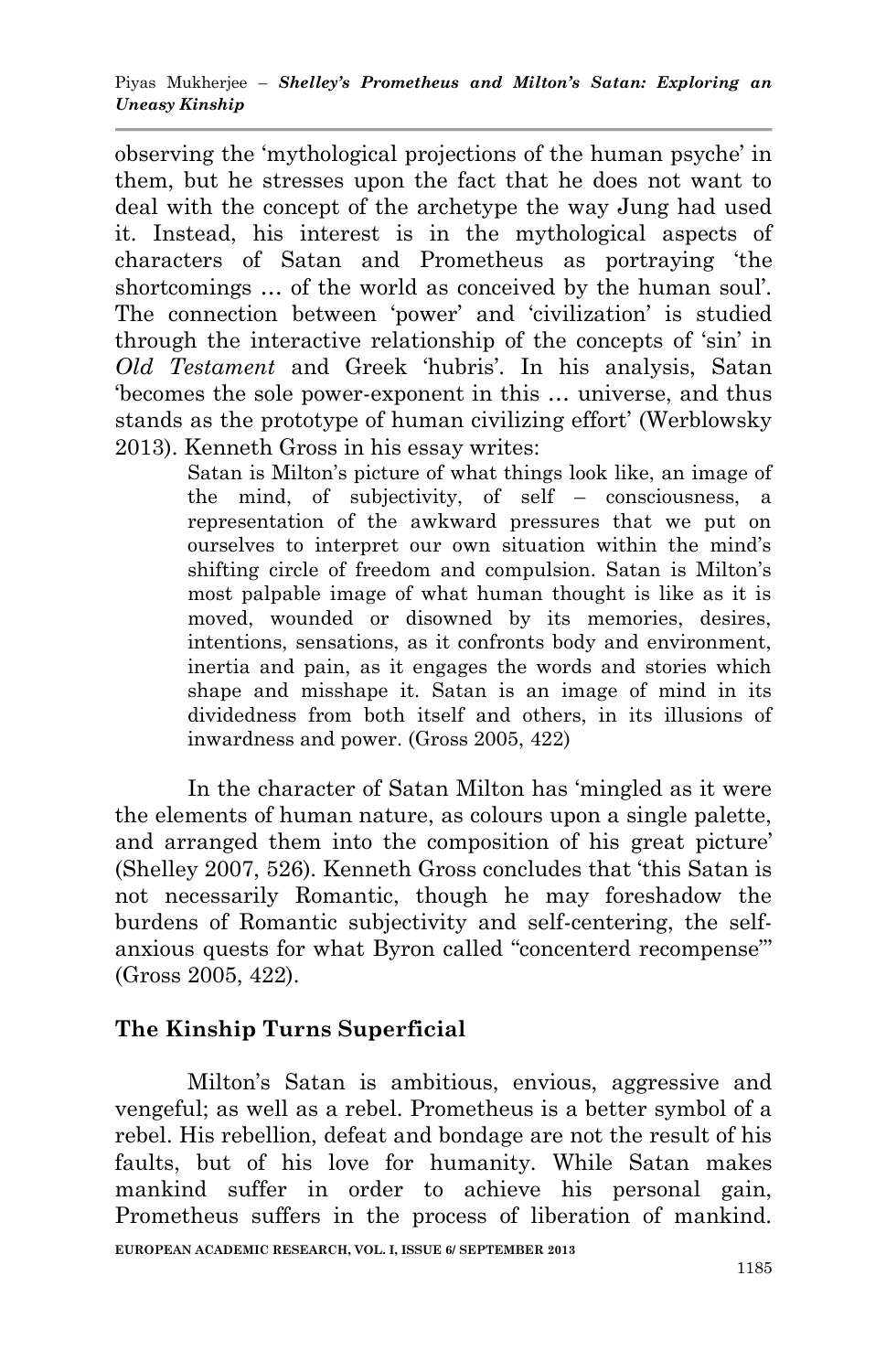Prometheus symbolises Christ, who sacrifices himself for the good of his people; humanity, which struggles towards freedom under the guidance of the spirit of love; and the poet, the 'unacknowledged legislators of the World' (Shelley 2007, 535) who have made all human progress possible and whose love and creative words are the weapons against the darkness (Bloom 2012). This darkness can be interpreted as the darkness that reigned in the country after the French Revolution:

The nations thronged around, and cried aloud, As with one voice, Truth, liberty, and love! Suddenly fierce confusion fell from heaven Among them; there was strife, deceit and fear; Tyrants rushed in…

(Shelley 2007, 230)

Shelley gives us our first important clue to the French Revolution through these words of Prometheus. By the picture of the collapse of the French Revolution the Furies hope to make Prometheus yield to Jupiter. Though the first reverses of hope in the progress of French liberty broke the spirit of many intellectuals, yet others, like Prometheus, refused to yield (Cameron 1943). Shelley considered Prometheus as an embodiment of the spirit of an ideal rebellion as opposed to the wasted opportunity of the French Revolution which despite its initial success and lasting legacy could not prevent the restoration of monarchy due to its own weakness; it replaced a system with another system instead of demolishing the concept of system. In the character of Prometheus Shelley anticipates the future prospects of a rebellion which will be beyond such weaknesses. Prometheus thus becomes a symbol of hope for a better future.

However, Prometheus lacks leadership and fighting capacity in comparison to Milton"s Satan. In fact, tradition never endowed him with any fighting ability. His foresight saved his skin during the war of Titans with the younger Gods, but heroism of that type that Satan has, is non-existent in Prometheus. Milton"s Satan is far superior to Shelley"s Prometheus. While Prometheus endures God's autocracy and tyranny, Satan dares to rebel against Him. In *A Defence of Poetry* Shelley writes:

> Milton"s Devil as a moral being is far superior to his God as one who perseveres in some purpose which he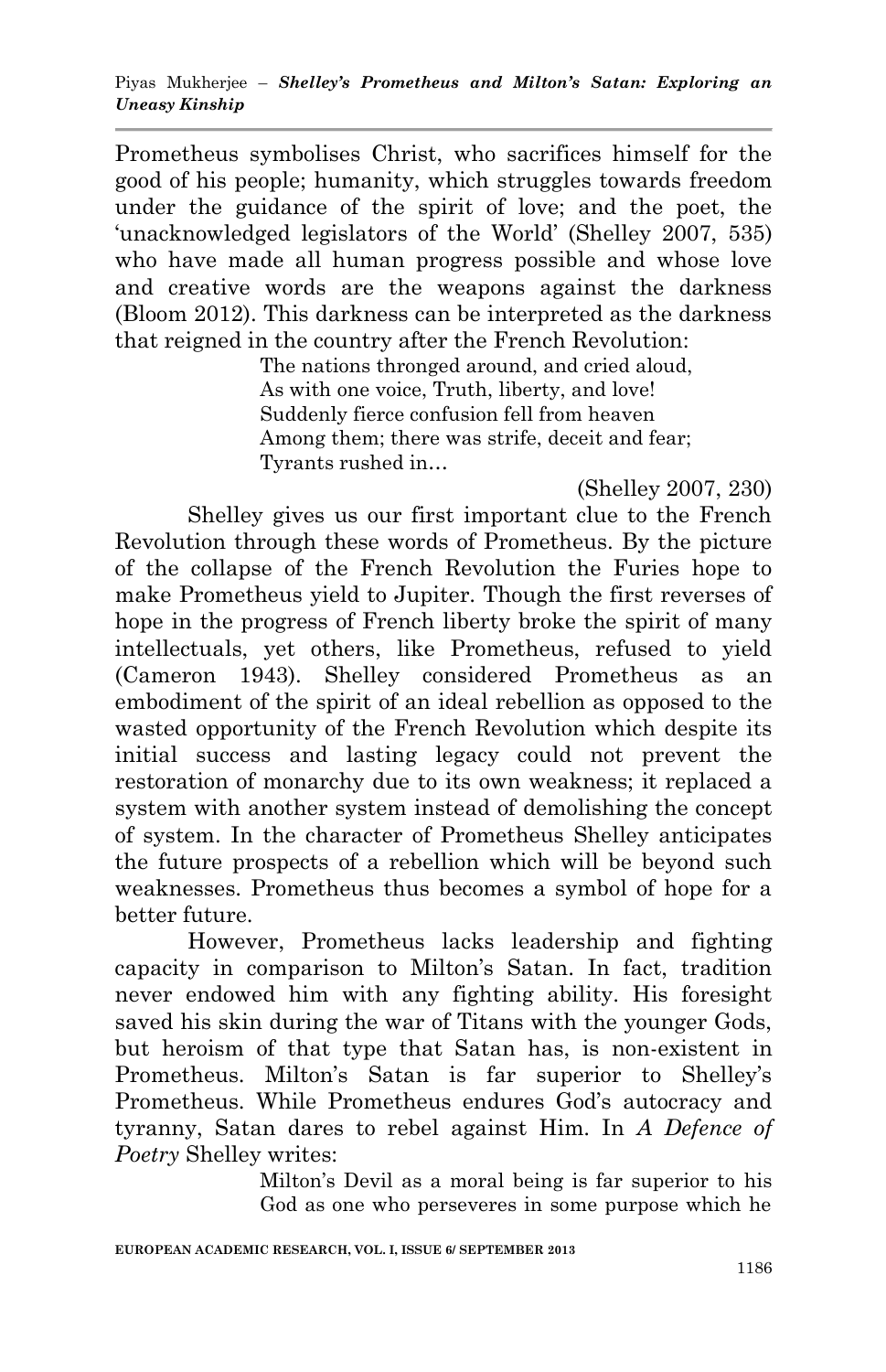has conceived to be excellent in spite of adversity and torture, is to one who in the cold security of undoubted triumph inflicts the most horrible revenge upon his enemy, not from any mistaken notion of inducing him to repent of a perseverance in enmity, but with the alleged design of exasperating him to deserve new torments … is the most decisive proof of Milton"s genius. (Shelley 2007, 525-526)

In his hero, Shelley fails to ascertain those zealous traits which made up Milton"s Satan. In *A Defence of Poetry* Shelley himself acknowledges "nothing can exceed the energy and magnificence of the character of Satan as expressed in *Paradise Lost*" (Shelley 2007, 526). Thus, from the above discussions, it can be said that rebels they are, courageous, strong and full of resilience and determination, but categorically so far apart that Shelley"s claim, in the *Preface* to *Prometheus Unbound*, about their kinship proves to be superficial.

#### **BIBLIOGRAPHY:**

Addison, Joseph. 2005. "From Spectator 297 (February 9, 1712)." *Paradise Lost.* Ed. by Gordon Teskey. New York: W.W. Norton & Company.

Blake, William. 2005. "From *The Marriage of Heaven and Hell'*. *Paradise Lost.* Ed. by Gordon Teskey. New York: W.W. Norton & Company.

Bloom, Harold. 2012. "Satan". Accessed March 5, 2013. *http://books.google.co.in/books?id=X5pmLBcw44C&pg=PA169 &lpg=PA169&dq*.

Bodkin, Maud. 2012. *Prometheus Unbound (Shelley).* Accessed March 2, 2013. http://en.wikipedia.org/wiki/Prometheus\_Unbound\_(Shelley).

Bowra, C.M. 1945. *From Virgil to Milton*. London: Macmillan & Co. Ltd.

Bowra, Maurice. 2009. "Prometheus Unbound". *The Romantic Imagination.* New Delhi: Oxford University Press.

Cameron, Kenneth Neill. 1943. "The Political Symbolism of Prometheus Unbound". *Modern Language Association*,